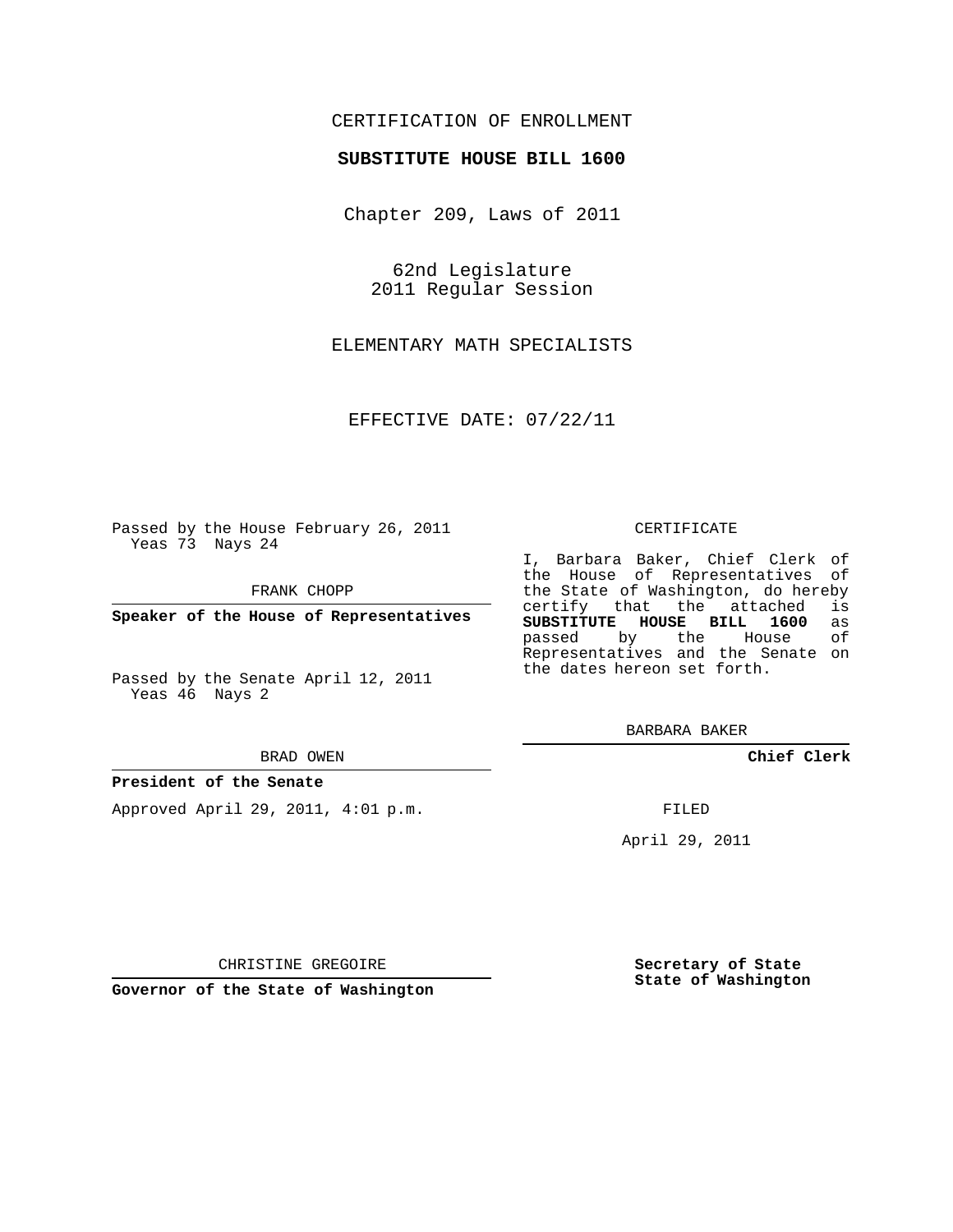# **SUBSTITUTE HOUSE BILL 1600** \_\_\_\_\_\_\_\_\_\_\_\_\_\_\_\_\_\_\_\_\_\_\_\_\_\_\_\_\_\_\_\_\_\_\_\_\_\_\_\_\_\_\_\_\_

\_\_\_\_\_\_\_\_\_\_\_\_\_\_\_\_\_\_\_\_\_\_\_\_\_\_\_\_\_\_\_\_\_\_\_\_\_\_\_\_\_\_\_\_\_

Passed Legislature - 2011 Regular Session

## **State of Washington 62nd Legislature 2011 Regular Session**

**By** House Education (originally sponsored by Representatives Probst, Anderson, Maxwell, and Roberts)

READ FIRST TIME 02/17/11.

 AN ACT Relating to elementary math specialists; adding a new section to chapter 28A.410 RCW; and creating a new section.

BE IT ENACTED BY THE LEGISLATURE OF THE STATE OF WASHINGTON:

 NEW SECTION. **Sec. 1.** The legislature finds that significant changes have been made in recent years to improve Washington's mathematics standards. Additional mathematics coursework, at a more rigorous level, will be required for high school graduation. Efforts to increase the rigor of high school mathematics will ultimately not be successful unless students in elementary and middle school are better prepared in mathematics. Successful preparation is more likely to occur if students have the opportunity to receive instruction from a teacher with proficiency in both mathematics content and effective instructional methods in mathematics for elementary and middle school students. It is the legislature's intent to encourage elementary teachers who enjoy and excel in mathematics to become specialists, and to encourage school districts to assign these specialists to teach elementary and middle school mathematics, thereby transmitting both their expertise and their enthusiasm for the subject to their students.